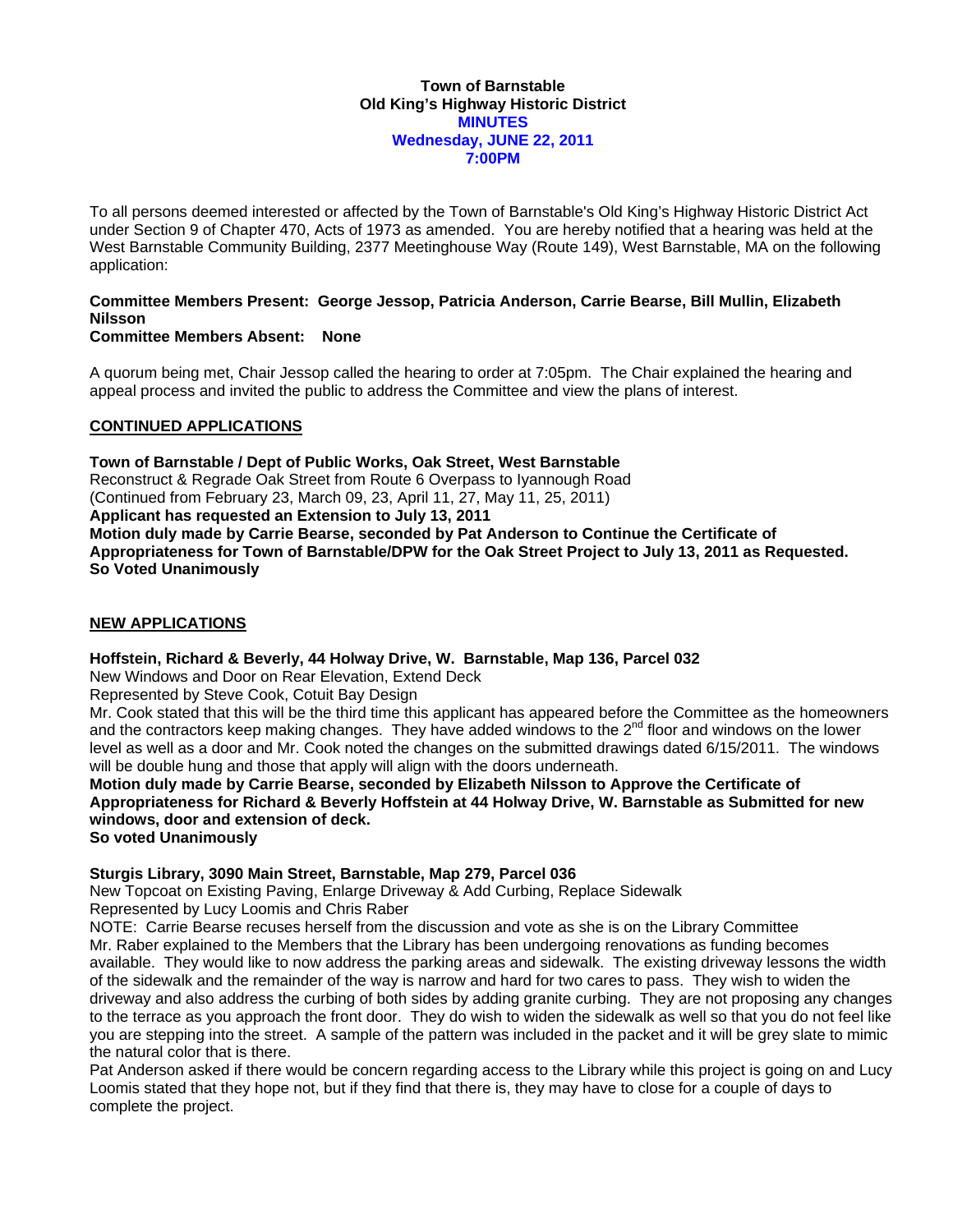**Motion duly made by Elizabeth Nilsson, seconded by Bill Mullin to Approve the Certificate of Appropriateness for the Sturgis Library at 3090 Main Street, Barnstable as Submitted. So Voted Unanimously** 

### **Harden, Carla, 2970 Main Street, Barnstable, Map 279, Parcel 018**

Demolition of Shed Roof Addition at Rear of House

Represented by Carla, Will & Mike Harden

Will Martin presented the application and indicated that there is a 1950's shed addition on the rear of the house in disrepair. They wish to remove this addition and replace it with an addition that will match the existing materials of the house. The members reviewed photographs provided with the application.

**Motion duly made by Carrie Bearse, seconded by Elizabeth Nilsson to Approve the Certificate of Demotion for Carla Harden at 2970 Main Street, Barnstable for Demolition of a rear shed addition as Submitted. So Voted Unanimously** 

## **Harden, Carla, 2970 Main Street, Barnstable, Map 279, Parcel 018**

Construct 14' 9" x 26' 4" Addition

Represented by Carla, Will & Mike Harden

Chairman Jessop inquired about the roof pitch and Will Harden indicted it is very shallow 3 ½ & 12, a little steeper than what was there. The addition is 14'9" x 26'4" and will have four skylights and one picture window that will allow much more light into the room. Carrie Bearse asked about the grill location of the proposed windows and Will Harden stated that grills between the glass would be the homeowner's preference. Carrie Bearse stated that as this is on the rear of the home and can not bee seen from the main road, she would not have a concern with grids between the glass. All other materials will match existing.

**Motion duly made by Carrie Bearse, seconded by Elizabeth Nilsson to Approve the Certificate of Appropriateness for Carla Harden at 2970 Main Street, Barnstable for new 14'9" x 26'4' Addition as Submitted.** 

**So Voted Unanimously** 

### **Stuborn, LLC, 153 Freezer Road, Barnstable, Map 301, Parcel 006**

Partial Demolition of Residential Structure

Represented by Stuart Bornstein, Attorney Paul Revere

Chairman Jessop noted for the record that the applicant had a previous approval and that the Certificate of Demolition had expired. The previous approval stipulated that a methodology of demolition be reviewed by Massachusetts Historical Commission. MHC no longer does this; however, he believes that they should have some type of plan indicating which is the newer sections versus the old section and how the old section is to be maintained.

Attorney Revere stated that when you are on the property and viewing the existing structure from both interior and exterior, you can clearly see what the historic portion designated as the Captain Jerauld House which was relocated to this property. Attorney Revere presented a copy of the Assessor's map and in the description of the Inventory it is described as a two story rectangle. If you look closely to the property you will see the northerly section, the historic section, sits on a full foundation and is approximately 20' x 40'. The northern "L" sits on cinderblocks. His basic findings are that the historic portion is the 20' x 40' section. Once inside the house, you have three exterior walls at this section of the house which have been maintained. He expects that the Captain Jerauld House would not fall down.

Chairman Jessop stated that any demolition work done close to this area should be done by hand and prior to any actual demolition he would like the applicant to submit a certificate by an engineer providing framing in this area and a plan prepared in conjunction with an architectural historian that clearly explains the methodology of demolition, a Certificate of Appropriateness and detailed plans of the structure proposed along with elevations.

Attorney Revere stated that it is still an open issue as to whether they will be approved by the Zoning Board to build a single family home. If so, they propose this structure to be a non-habitable storage space. If they need to reconsider a commercial or marine use, the purpose of this structure will change as will the design. All they are asking this Board is to basically approve as they have the previous two times in that you approve the demolition of the modern portion, but prior to the demolition, they need to have a plan as to how they are going to do it and determine exactly what portions are historic.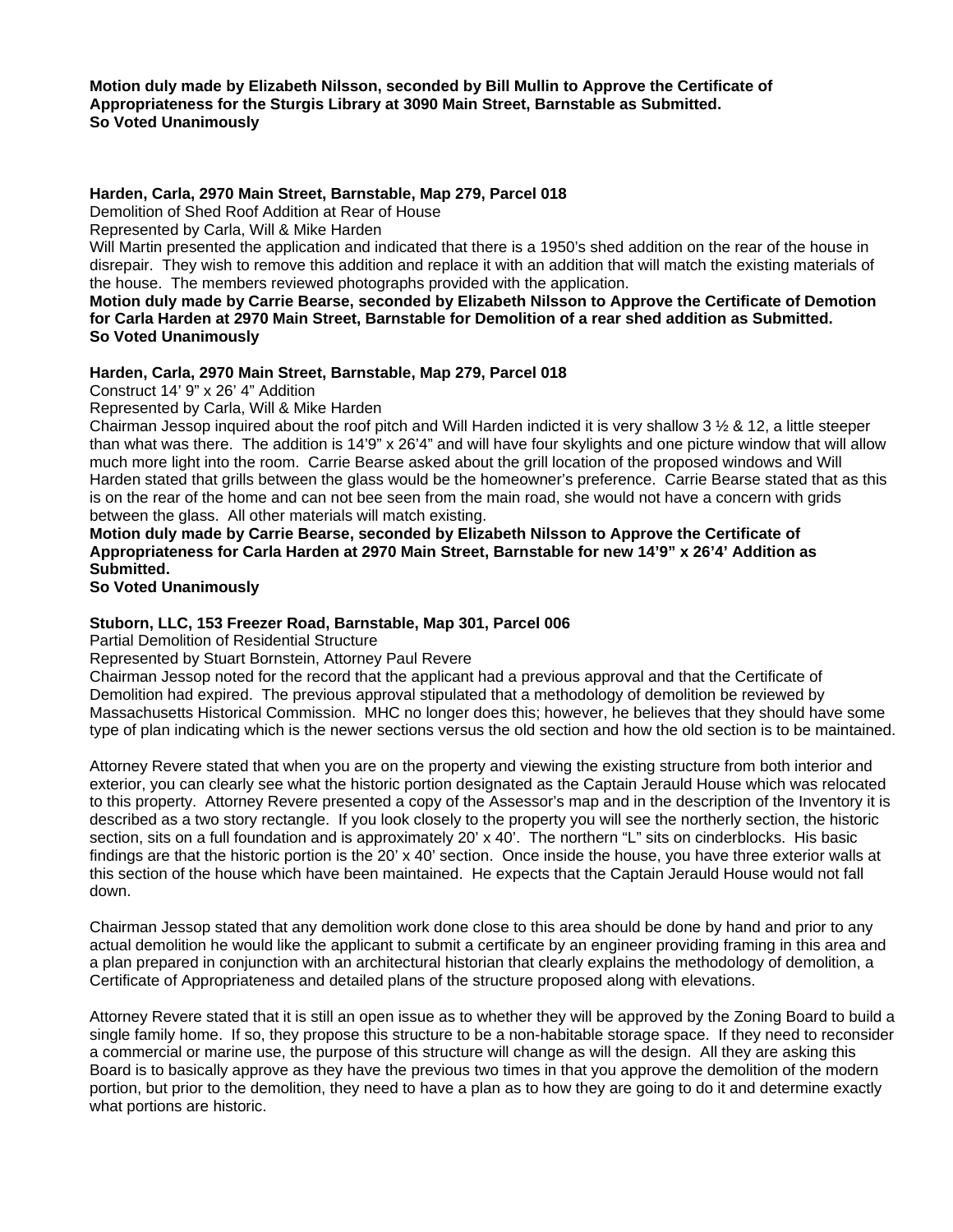Pat Anderson added that since MHC does not review methodology any more, the way to accomplish this is to have an architectural historian take a look and do up a plan on how the structure will be flaked and to determine how it can be stabilized. Her concern is that when you start flaking off the new from the old, there will be some deterioration and a historian will be able to tell you this before work begins. She would like to see such a report before they vote on the demolition.

Attorney Revere noted that Mr. Bornstein has no problem with hiring an Architectural Historian, however, he would be spending upwards of \$3,000-\$4,000 and he would like to know that they will have the approval subject to these conditions.

Mr. Bornstein stated that he will agree that they will not touch the building until this Board has given the approval of the historian's report, however, he would like to once again, receive approval tonight based upon these conditions.

Carrie Bearse noted that this Committee have made very clear motions prior to this and believes they could make that same motion again.

Pat Anderson would like to add that upon receipt of the architectural historian's report indicating clearly the procedure for demolition and that they will also receive plans and elevations showing the structure after completion. She also stated that although MHC does not review anymore, they should have a list of approved architectural historians.

**Motion duly made by George Jessop, seconded by Carrie Bearse to Approve the Certificate of Demolition for Stuborn LLC at 153 Freezer Road, Barnstable for a portion of the residential structure with the following modifications/conditions:** 

**The historic, front portion of the residential building known as the Captain Jerauld Fish House located on the southerly side of the building shall remain standing on its current site. Prior to any demolition of the more recent portion of the residential structure there needs to be submission of a Certificate of Appropriateness as well as an architectural historian's recommendations of removal, floor plans and elevations of the structure to remain together with structural drawings of the exterior of the historic portion for any new construction. The Building needs to be secured, boarded and closed up.** 

**So Voted Unanimously** 

### **McCarthy, Maureen, & Bedard, Lynda, 59 Otter Lane, Barnstable, Map 351, Parcel 010-003**

Changes to Approved Certificate of Appropriateness to include windows, doors, column, corner boards, alterations to outdoor deck & patio

Represented by Lynda Bedard and Contractor Jared West

Mr. West indicated that they are completing the previously approved project and have had to make several changes. They have submitted a detailed description of 10 changes and a revised drawing clearly indicating each of the requested changes. The Committee reviewed the following requests for changes:

- Remove Mudroom Door and Patio and add 1 Window
- Add one column to the front elevation to fix symmetry problem
- Reduce kitchen bay window to 18" depth
- Slide 3 windows on rear elevation to the left side of the wall
- Add Hot tub with mahogany wood deck surround
- Add 9' built in masonry barbeque grille with stamped concrete/stone countertops
- Add 5'x4' oval fire pit
- Cap stone wall surrounding back patio with stamped concrete
- Replace oval window with double awning window
- Remove corner boards, add lace corners

**Motion duly made by Carrie Bearse, seconded by Elizabeth Nilsson to Approve the Certificate of Appropriateness for Maureen McCarthy & Lynda Bedard at 59 Otter Lane, Barnstable for Changes #1-10 as Submitted.** 

**So Voted Unanimously**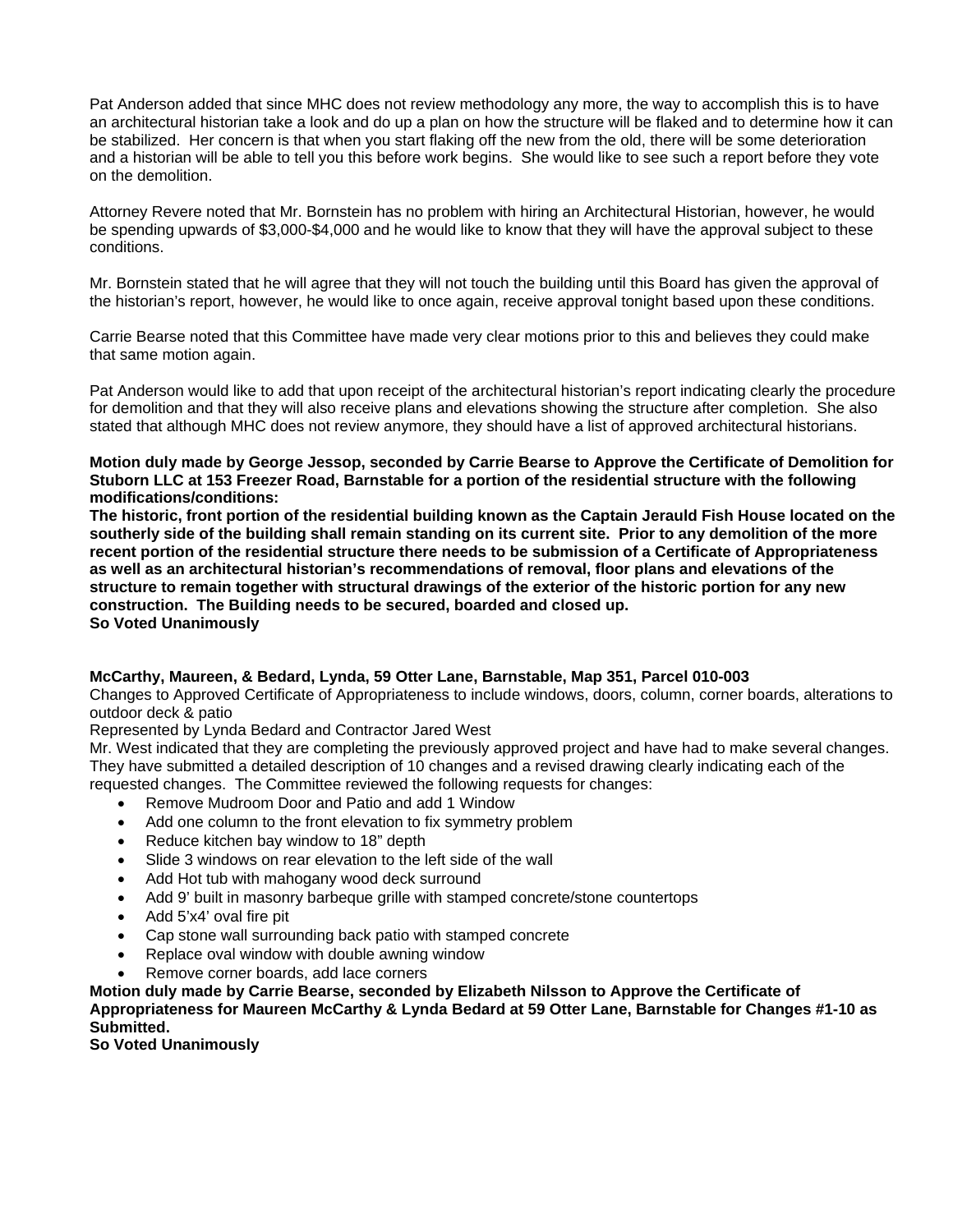## **Lamb, Albert & Nancy, 43 Scudder Lane, Barnstable, Map 258, Parcel 012**

Replace Windows (2), Add Skylight, Construct Garden Shelter

Represented by Rick (Albert) Lamb

A letter from Abutter Richard Liddy was received and read into the record.

Mr. Lamb stated that he had previously received approval for the garden shelter and change of windows in 2004, but the project was never begun. He wishes to replace two small windows on the second floor and add a skylight in the shed dormer. Since 2004, they have purchased the property next door and added a conservation restriction so the location of the garden shed has changed slightly. With the resubmittal they have purposely placed the structure between a large oak tree and a pear tree and tipped the garden shed so that it straddles the pond side of the property. The structure will entail two solid walls and two open walls and understands the concerns of the future buyer of the possibility of this structure blocking the view; however, it is tucked into a heavily landscaped area. George Jessop asked if all the materials will be natural materials and Mr. Lamb indicated, yes.

## There were abutters present and the Chairman opened Public Comment:

Bob Norton, the Broker representing the new owners of the adjoining property wished to commend the Lambs for their diligence in maintaining the appearance of the neighborhood, but wanted to express objection to the location of the garden shelter and was wondering if it could not be put on the other side of the historic stone wall. Mr. Lamb stated that it has been carefully sited so that it will not interfere with the new owner's views.

David Parella, also representing the new owners of the adjacent property, commented that he once owned the property located at 65 Scudder Lane for several years and is very familiar with the view. He is not concerned about the lose of the view of the pond, but once the structure is built, it will change the view. He asks if it could be moved to the west of the stone wall.

Mr. Lamb stated that the garden shed would have additional plantings if needed, and again, this was not arbitrarily placed and believes that it will fit into the landscape comfortably.

Carrie Bearse stated that she believes the structure is appropriate and that Mr. Lamb took precautions as to placement and assurance that the stone wall will be preserved and undisturbed.

**Motion duly made by Carrie Bearse, seconded by Elizabeth Nilsson to Approve the Certificate of Appropriateness for Albert & Nancy Lamb at 43 Scudder Lane, Barnstable as Submitted with the following Modifications:** 

**Stone wall to be undisturbed and additional screening will be placed on the gable end of east elevation. So Voted Unanimously**

# **Kinlin, Robert & Grover, Paul, 3256 Main Street, Barnstable, Map 299, Parcel 033**

Signage for Building Façade

Represented by Drew Schildwatcher, Instant Sign Center

Mr. Schildwatcher indicated that his client would like to apply individual dimensional letters to the front façade of the building. The proposed material is high density urethane (HDU) which can be shaped to a soft corner and has a tremendous ability to be compatible with most fonts. Wood, molded plastic and metal are very restrictive when the edges are at 90 degrees and the letters simply do not hold up. He then presented two samples of lettering, one in wood and one in HDU for the Board to review.

**Motion duly made by Carrie Bearse, seconded by Bill Mullin to Approve the Certificate of Appropriateness for Robert Kinlin & Paul Grover at 3256 Main Street, Barnstable for Signage made out of HDU, painted black as presented.** 

# **So Voted Unanimously**

# **Cape Wildlife/Humane Society, 4011 Main Street, Barnstable, Map 335, Parcel 060**

Convert Existing Swimming Pool into Sea Bird Rehabilitation Habitat, 14' x 8' Shed

Represented by Theresa Barbo

Ms. Barbo explained that there is an existing pool and they wish to create a wildlife aviary for rehabilitation of injured wild fowl. The proposed shed would house the filtration system. The aviary will consist of netting over the pool and two separate concrete pools will be placed on sand within the pool. What is unique is that this will be a salt water pool and the only one in New England.

Carrie Bearse asked how high the screen portion will be above the pool and Ms. Barbo stated approximately 10 feet.

The shed will be located on the southwest corner of the swimming pool and hold the filtration system.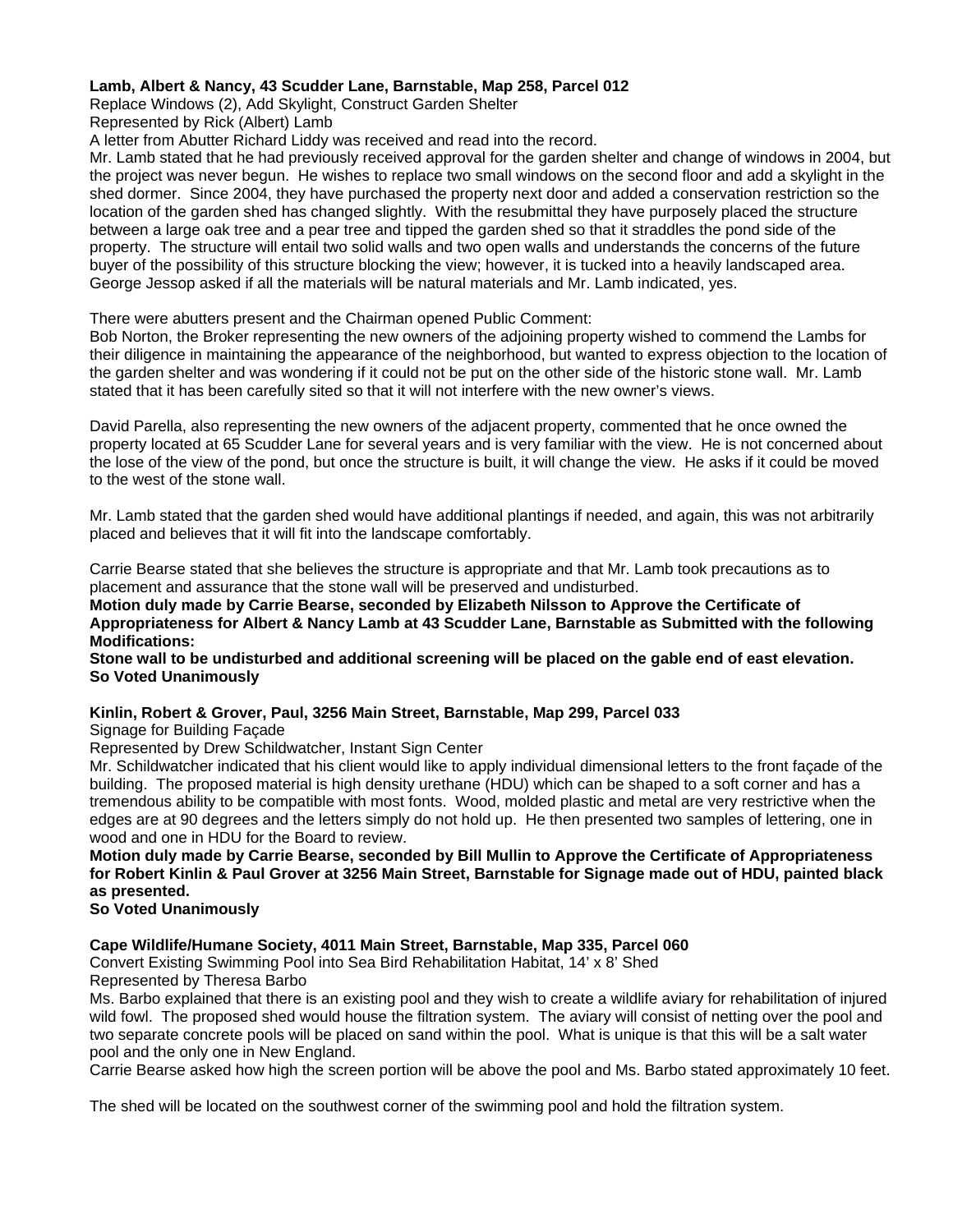#### **Motion duly made by Carrie Bearse, seconded by Elizabeth Nilsson to Approve the Certificate of Appropriateness for Cape Wildlife/Humane Society at 4011 Main Street, Barnstable as Submitted for sea bird habitat rehabilitation and shed. So Voted Unanimously**

## **Miller, Andrew & Horrigan, Tracy, 101 Rendezvous Lane, Barnstable, Map 279, Parcel 028**

Construct 28' x 18' Addition, Change of Siding Material

Represented by Andrew Miller

Carrie Bearse wished to state for the record that they do not approve composite materials such as Azek or fiber cement siding on a residential property as requested on the application.

Mr. Miller explained that they would like to construct an addition for a new bedroom and bath. It will consist of a one story with access to basement below.

Carrie Bearse inquired as to if the windows would match the existing and what the grid pattern would be. Mr. Miller indicated that the new windows will match the Marvin windows that were approved and replaced recently at a previous meeting. George Jessop confirmed prairie style window.

Carrie Bearse then asked what material the existing siding consists of and Mr. Miller noted that they are cedar shingles and he will change to cedar shingles for the addition. The trim material will also be changed to pine painted white or bodyguard.

**Motion duly made by Carrie Bearse, seconded by Bill Mullin to Approve the Certificate of Appropriateness for Andrew Miller and Tracy Horrigan at 101 Rendezvous Lane, Barnstable for Addition with Modifications of siding will match existing cedar shingles and the trim material to be pine painted white or bodyguard. So Voted Unanimously** 

### **MINOR MODIFICATIONS**

**Nolan, Robert & Judith, 200 Mill Way, Barnstable, Map 300, Parcel 035**  Add One Window on East Elevation, Delete Two Windows South Elevation **Motion duly made by Carrie Bearse, seconded by Bill Mullin to Approve the Minor Modification as Submitted. So Voted Unanimously** 

**Kennedy, Eileen & Jenney, Steven, 5 Lancaster Way, W. Barnstable, Map 110, Parcel 004-008**  Extend Approved Fence **Motion duly made by Carrie Bearse, seconded by Bill Mullin to Approve the Minor Modification as Submitted. So Voted Unanimously** 

### **CERTIFICATE OF EXEMPTIONS**

**Mackenzie-Betty, Keith, 277 Old Jail Lane, Barnstable, Map 277, Parcel 020**  Windows: Replacement of Existing Bay, 2 New Casement **Motion duly made by Carrie Bearse, seconded by Bill Mullin to Approve the Certificate of Exemption as Submitted. So Voted Unanimously** 

**Colbert, James, 46 Harvey Ave, Barnstable, Map 319, Parcel 110**  8 x 10 Shed **Motion duly made by Carrie Bearse, seconded by Bill Mullin to Approve the Certificate of Exemption as Submitted. So Voted Unanimously** 

**Note: The following Exemption was taken out of Order of Agenda** 

**Cape Wildlife/Humane Society, 4011 Main Street, Barnstable, Map 335, Parcel 060**  Install 5 Air Conditioning Condenser Units Represented by Theresa Barbo